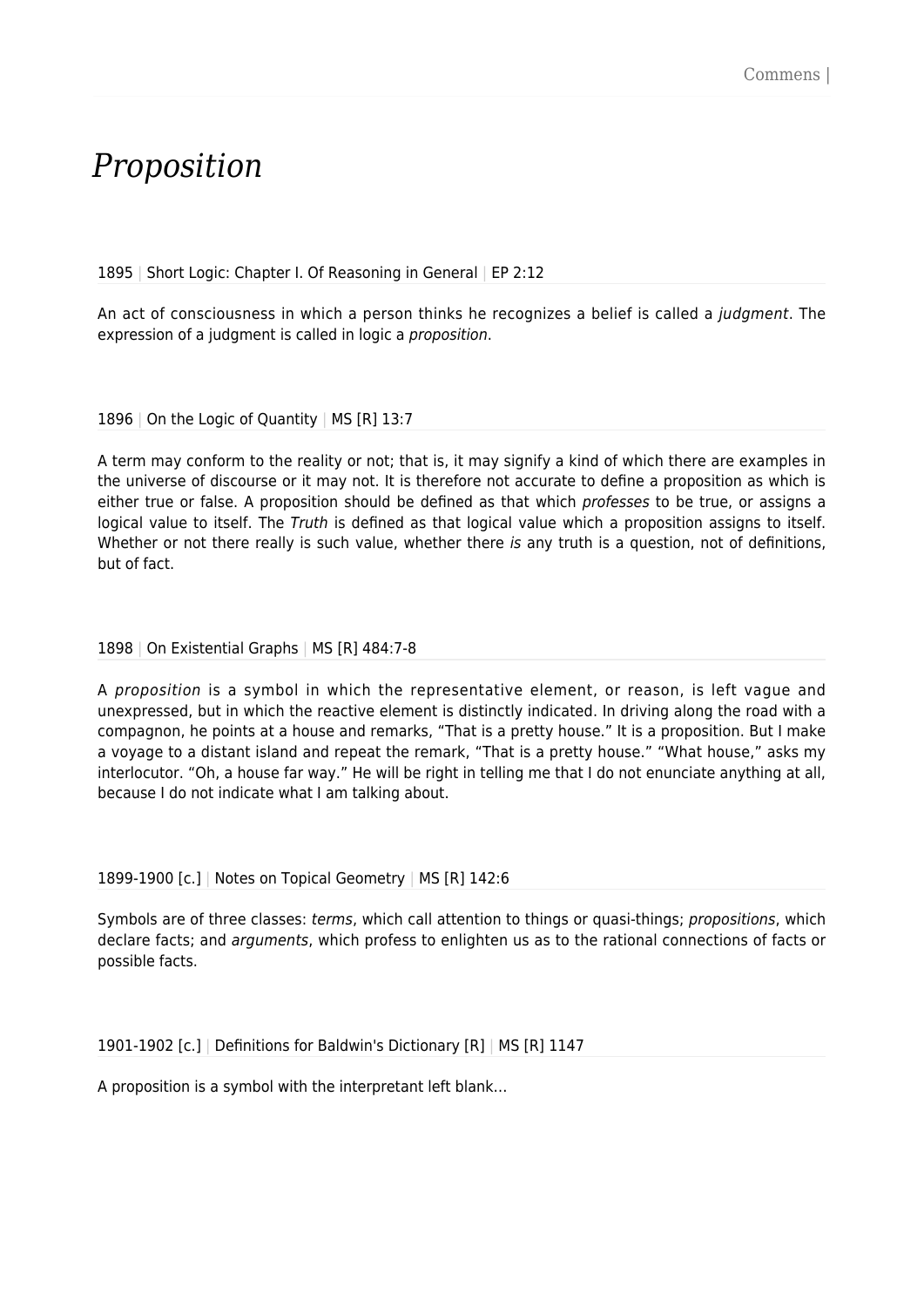A proposition may be defined as a symbol which definitely and separately shows all its objects, called its subjects, but not its interpretant.

1902 | Minute Logic: Chapter I. Intended Characters of this Treatise | MS [R] 425:119

A Proposition is a Sign which distinctly indicates of what Object (called its Subject) it is the Sign, but which is left to determine what Interpretant it may.

From an early/discarded draft

1902 [c.] | Reason's Rules | MS [R] 599:6-11

...a proposition is not a single thing and cannot properly be said to have any existence. Its mode of being consists in its possibility. A proposition which might be expressed has all the being that belongs to propositions although nobody ever expresses it or thinks it. It is the same proposition every time it is thought, spoken, or written, whether in English, German, Spanish, Tagálog, or how. A proposition consists in a meaning, whether adopted or not, and however expressed. That meaning is the meaning of any sign which should signify that a certain iconic representation, or image, (or any equivalent of it) is a sign of something indicated by a certain indexical sign, or any equivalent thereof. To illustrate this, any sentence will answer.

 $[-]$ 

…every proposition is capable of expression either by means of a photograph, or composite photograph, with or without stereoscopic or cinetoscopic elaborations, together with some sign which shall show the connections of these images with the object of some index, or sign or experience, forcing the attention, or bringing some information, or indicating some possible source of information; or else by means of an analogous icon appealing to other senses than that of sight, together with analogous forceful indications, and a sign connecting the *icon* with these *indices*.  $[-]$ 

A proposition is the signification of a sign which represents that an icon is applicable to that which an index indicates.

### 1903 | Harvard Lectures on Pragmatism: Lecture V | EP 2:204

A representamen is either a rhema, a proposition, or an argument. An argument is a representamen which separately shows what interpretant it is intended to determine. A *proposition* is a representamen which is not an argument, but which separately indicates what object it is intended to represent. A rhema is a simple representation without such separate parts.

1903 [c.] | Logical Tracts. No. 1. On Existential Graphs | MS [R] 491:5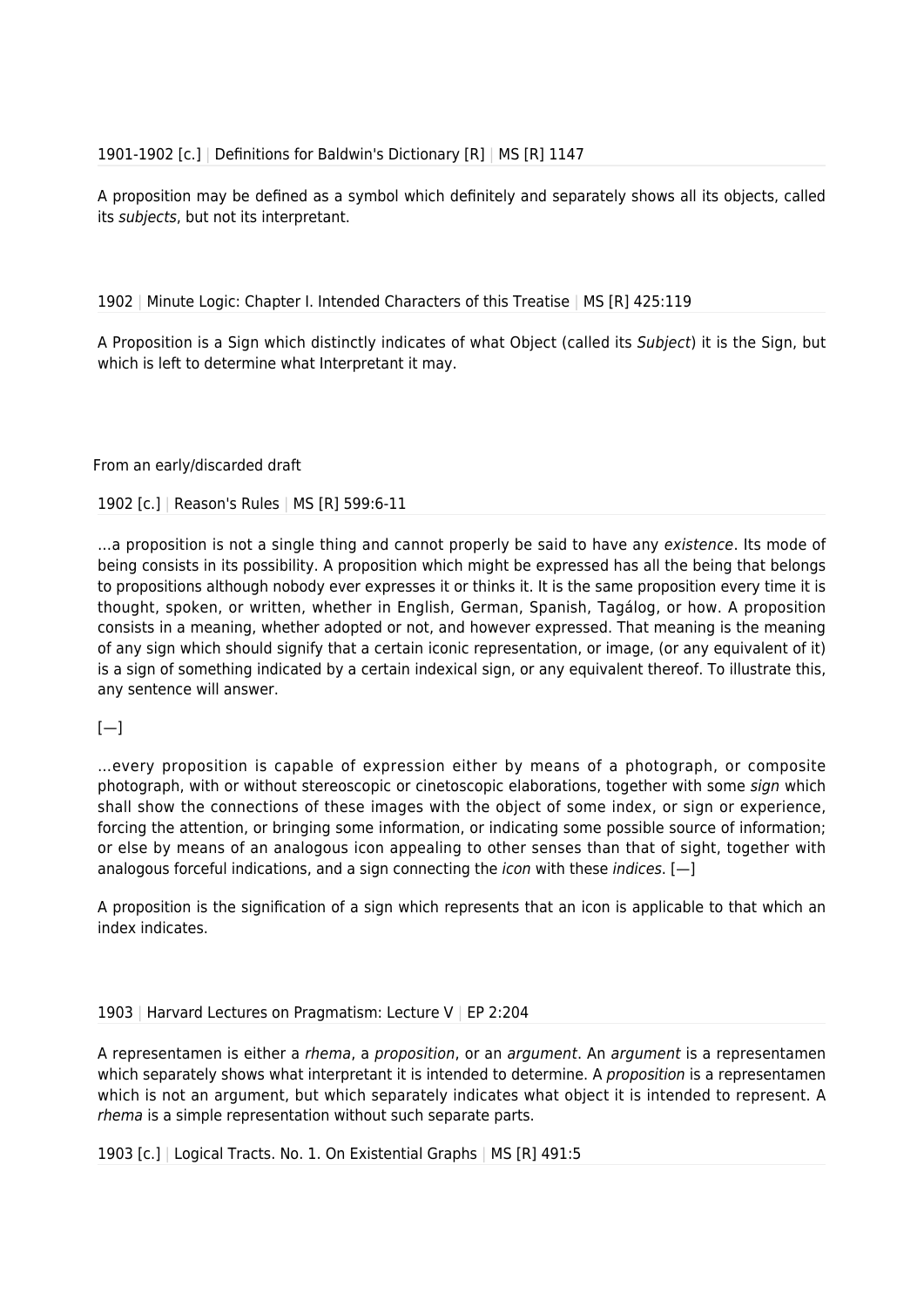An informant index is a proposition. For one cannot better define a proposition (as distinguished from the assertion whereby one assumes responsibility for its truth) than as a representation of which one part serves, directly or indirectly, as an index of its object, while the other part excites in the mind an image of the same object.

# 1904 | A Brief Intellectual Autobiography by Charles Sanders Peirce | Peirce, 1983, p. 77; MS [R] L107

…Peirce regards a proposition, by which he means the substance of a judgment considered as abstracted from the assent to it or dissent from it, a symbol which has a part by which it separately indicates its object while it also *signifies* this object in another way. The genus is the *dicisign*...

This quote has been taken from Kenneth Laine Ketner's 1983 reconstruction of Peirce's 'Autobiography'. Ketner identifies the source as "variant pages" of the manuscript.

# 1904 | On the Foundations of Mathematics | MS [R] 8:4

A sign which separately specifies what object is represents is a proposition; and a mere icon cannot do this. An index may; as a weather-cock does.

### 1904 | Foundations of Mathematics [R] | MS [R] 9:1

It is a perfection of a sign if it separately represents its object; in which case it becomes a *proposition*, and is true or false.

1904 [c.] | New Elements (Kaina stoiceia) | EP 2:311

A proposition […] is not to be understood as the lingual expression of a judgment. It is, on the contrary, that sign of which the judgment is one replica and the lingual expression another.

1904 [c.] | New Elements (Kaina stoiceia) | EP 2:307

It is remarkable that while neither a pure icon nor a pure index can assert anything, an index which forces something to be an *icon*, as a weathercock does, or which forces us to regard it as an *icon*, as the legend under a portrait does, does make an assertion, and forms a *proposition*. This suggests the true definition of a proposition, which is a question in much dispute at this moment. A proposition is a sign which separately, or independently, indicates its object.